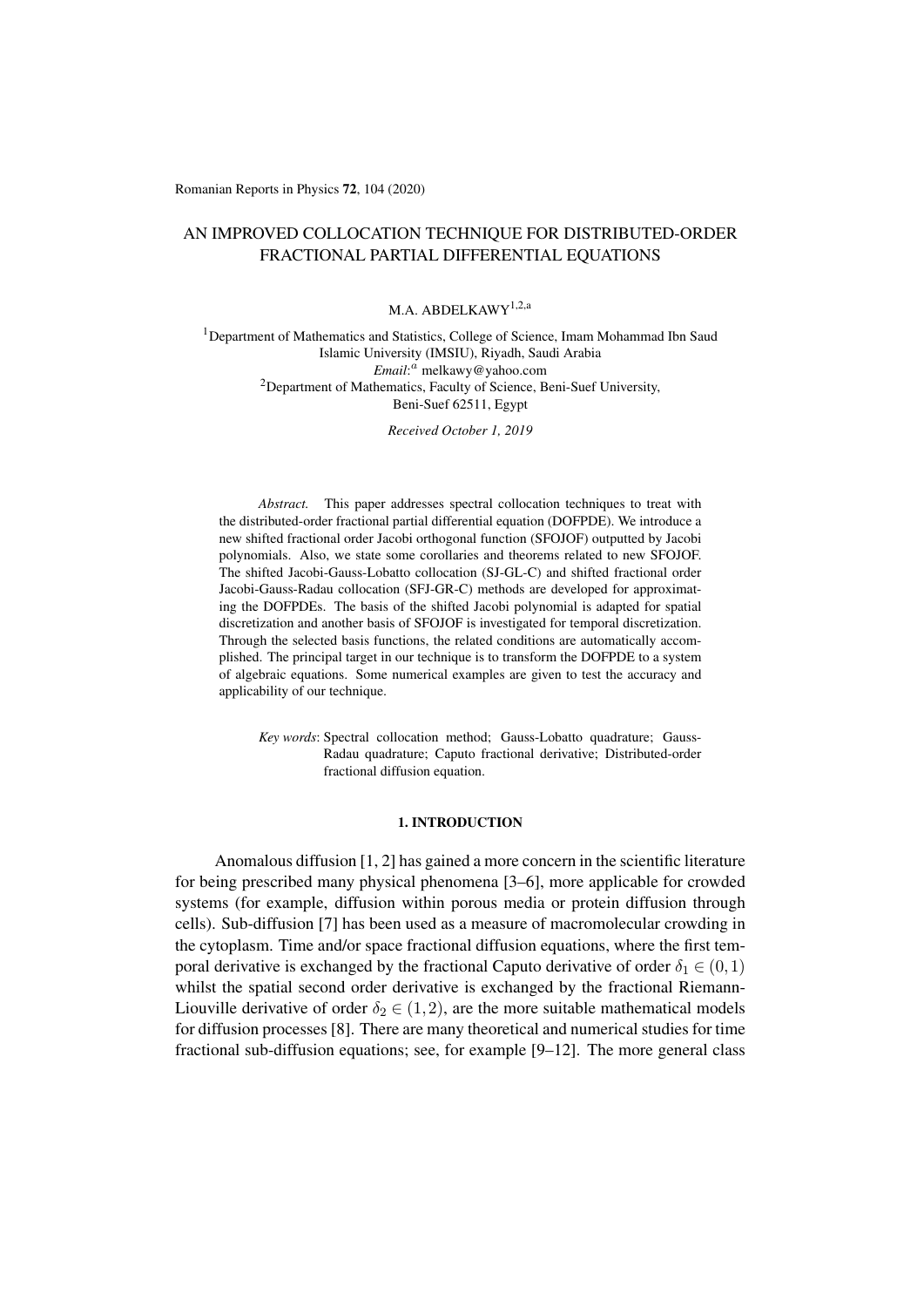of diffusion equation is called fractional diffusion equation of distributed order:

$$
D_t^{\mathcal{W}} u(x,t) = \frac{\partial^2 u(x,t)}{\partial x^2} + \mathcal{H}(x,t), 0 \le x \le \mathcal{L}, 0 \le t \le \mathcal{T},
$$
  
\n
$$
u(0,t) = g_1(t), u(\mathcal{L},t) = g_2(t), u(x,0) = g_3(x), 0 \le x \le \mathcal{L}, 0 \le t \le \mathcal{T}.
$$
\n(1)

For physical significance and others analytical advantages, see [13–15] and the references therein.

Several numerical techniques are presented to solve the fractional differential equations [16–19]. On the top of this list, the spectral method [20–22] has been improved recently. Spectral methods [23–25] are exceedingly used [to](#page-14-5) c[on](#page-14-6)struct numerical algorithms for solving fractional differential equations. In the spectral methods, the numerical solution is approximated as a truncated sum of assured basis functions. The[n w](#page-14-7)[e ch](#page-14-8)oose the coefficients such that the error is mi[nim](#page-14-9)[ized](#page-14-10). For spectral collocation method [26–28], the ap[pro](#page-15-0)[xim](#page-15-1)ate solution is compelled to satisfy the discussed problem as possible. In other words, the residuals are letting to be zero at confirmed collocation points.

In the present paper, we extend the SJ-GL-C and SFJ-GR-C methods to solve the DOFPDEs. Th[e sh](#page-15-2)[ifte](#page-15-3)d Jacobi-Gauss-Lobatto (SJ-GL) and shifted fractionalorder Jacobi-Gauss-Radau (SFJ-GR) are chosen as interpolation nodes for spatial and temporal variables, respectively. Numerical solution of such equation is putted as a truncated series of basis functions of shifted Jacobi polynomials and SFOJOF, for spatial and temporal variables, respectively, thereafter we estimate the residuals of the aforesaid problem at the SJ-GL and SFJ-GR quadrature points. The shifted Legendre Gauss-Lobatto quadrature is used to numerically treat with the integral term (distributed-order fractional term). So, a system of algebraic equations is taken out. The precision of our technique is confirmed with various numerical problems.

Our work is ordered as follows. In Sec. 2, we list some mathematical fundamentals. In Sec. 3, a timespace approach for the one-dimensional DOFPDEs with homogeneous and nonhomogeneous conditions is derived. The competence of our numerical approach is exhibited by diverse examples in Sec. 4. Few remarks are mentioned in the last Section.

#### 2. PROPERTIES OF SHIFTED FRACTIONAL JACOBI POLYNOMIALS

First, we state some basic definitions and theorems about Jacobi polynomials

$$
\mathcal{J}_{k+1}^{(\rho,\sigma)}(x) = (a_k^{(\rho,\sigma)}x - b_k^{(\rho,\sigma)}) \mathcal{J}_k^{(\rho,\sigma)}(x) - c_k^{(\rho,\sigma)} \mathcal{J}_{k-1}^{(\rho,\sigma)}(x), \quad k \ge 1,
$$
  

$$
\mathcal{J}_0^{(\rho,\sigma)}(x) = 1, \quad \mathcal{J}_1^{(\rho,\sigma)}(x) = \frac{1}{2}(\rho + \sigma + 2)x + \frac{1}{2}(\rho - \sigma),
$$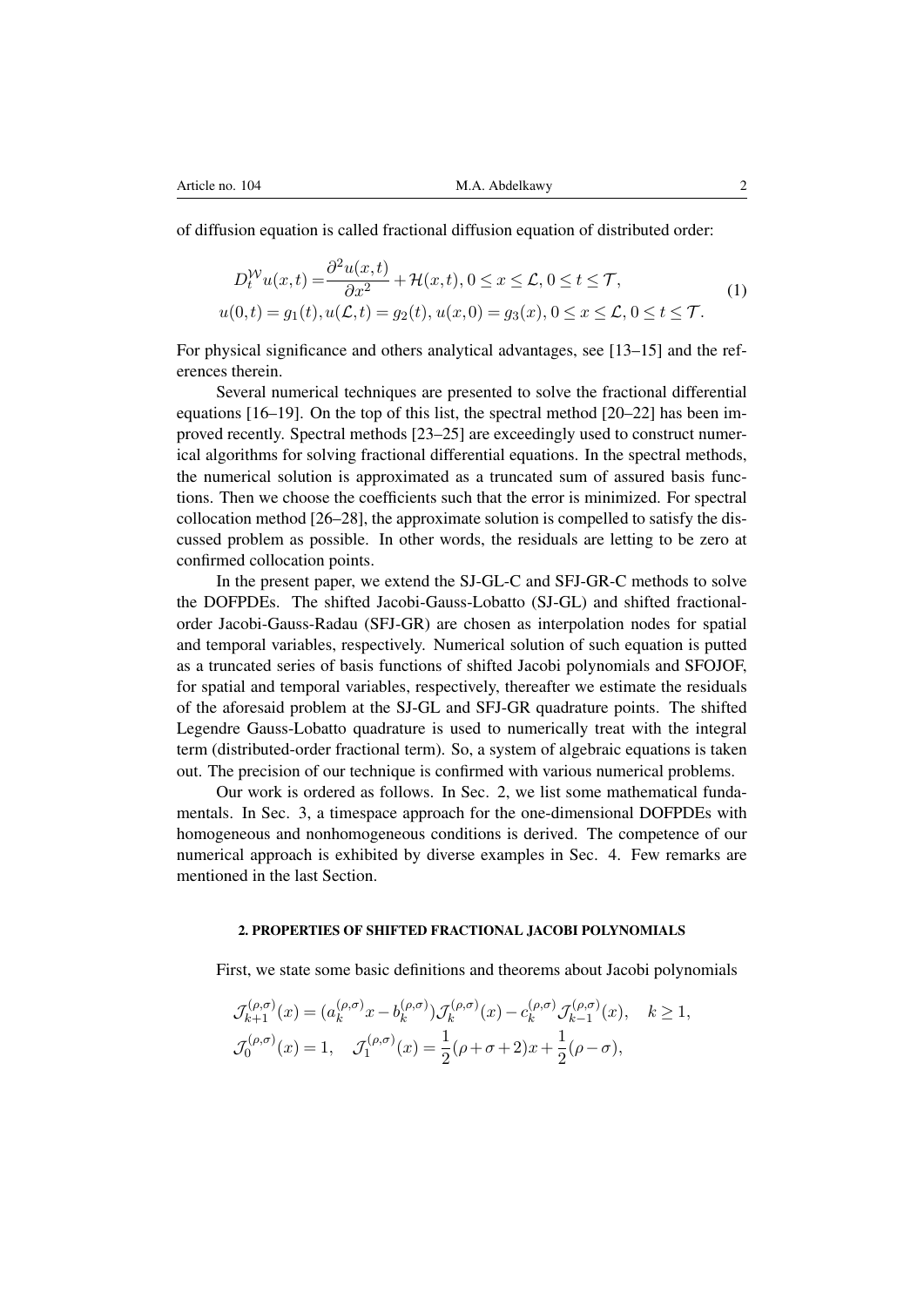$$
\mathcal{J}_k^{(\rho,\sigma)}(-x) = (-1)^k \mathcal{J}_k^{(\rho,\sigma)}(x), \quad \mathcal{J}_k^{(\rho,\sigma)}(-1) = \frac{(-1)^k \Gamma(k+\sigma+1)}{k! \Gamma(\sigma+1)},\tag{2}
$$

where  $\rho$ ,  $\sigma > -1$ ,  $x \in [-1,1]$  and

$$
a_k^{(\rho,\sigma)} = \frac{(2k+\rho+\sigma+1)(2k+\rho+\sigma+2)}{2(k+1)(k+\rho+\sigma+1)},
$$
  
\n
$$
b_k^{(\rho,\sigma)} = \frac{(\sigma^2-\rho^2)(2k+\rho+\sigma+1)}{2(k+1)(k+\rho+\sigma+1)(2k+\rho+\sigma)},
$$
  
\n
$$
c_k^{(\rho,\sigma)} = \frac{(k+\rho)(k+\sigma)(2k+\rho+\sigma+2)}{(k+1)(k+\rho+\sigma+1)(2k+\rho+\sigma)}.
$$

Furthermore, the *r*th derivative of  $\mathcal{J}_i^{(\rho,\sigma)}$  $f_j^{(\rho,\sigma)}(x)$  is computed as

$$
\mathcal{D}^r \mathcal{J}_j^{(\rho,\sigma)}(x) = \frac{\Gamma(j+\rho+\sigma+q+1)}{2^r \Gamma(j+\rho+\sigma+1)} \mathcal{J}_{j-r}^{(\rho+r,\sigma+r)}(x),\tag{3}
$$

where r is an integer. Next, we list some basic definitions and theorems for shifted fractional Jacobi polynomial, see [29, 30] for more details.

Definition 2.1 *Now, we define the new shifted fractional-order Jacobi orthogonal function outputted Jacobi polynomial. The shifted fractional order Jacobi orthogonal function is offered by*

$$
\mathcal{J}_{\mathcal{L},j}^{(\varepsilon,\rho,\sigma)}(x) = \mathcal{J}_j^{(\rho,\sigma)}(2(\frac{x}{\mathcal{L}})^{\varepsilon} - 1), 0 < \varepsilon < 1, j = 0, 1, \cdots, 0 \le t \le \mathcal{L}.
$$
 (4)

**Theorem 2.1** For  $W_{\mathcal{L},f}^{(\varepsilon,\rho,\sigma)}(x) = \varepsilon(\mathcal{L}^{\varepsilon}-x^{\varepsilon})^{\rho}x^{\varepsilon\sigma+\varepsilon-1}$ , the set of shifted fractional *Jacobi functions forms a complete L* 2  $\mathcal{W}_f^{(\varepsilon,\rho,\sigma)}$ [0*,L*]*-orthogonal system*

$$
\int_{0}^{\mathcal{L}} \mathcal{J}_{\mathcal{L},i}^{(\varepsilon,\rho,\sigma)}(x) \, \mathcal{J}_{\mathcal{L},j}^{(\varepsilon,\rho,\sigma)}(x) \, \mathcal{W}_{\mathcal{L},f}^{(\varepsilon,\rho,\sigma)}(x) \, dx = \delta_{ij} h_{\mathcal{L},k}^{(\varepsilon,\rho,\sigma)},\tag{5}
$$

*where*  $h_{\mathcal{L},k}^{(\varepsilon,\rho,\sigma)} = (\frac{\mathcal{L}}{2})$ *ε* ) *<sup>ρ</sup>*+*σ*+1*h* (*ρ,σ*)  $\binom{(\rho,\sigma)}{i}$ ,  $h_i^{(\rho,\sigma)}$ *i is the orthogonality constant for Jacobi polynomials.*

**Corollary 2.2** Let  $\mathcal{F}_N = span\{\mathcal{J}_{\mathcal{L},i}^{(\varepsilon,\rho,\sigma)} : 0 \leq i \leq N\}$ , be the finite-dimensional *fractional-polynomial space. Due to the orthogonal property, the function ζ*(*x*) *∈ L* 2  $\mathcal{W}_f^{(\varepsilon,\rho,\sigma)}$ [0*,L*] *may be expressed as*

$$
\zeta(x)=\sum_{i=0}^\infty\gamma_i\mathcal{J}^{(\varepsilon,\rho,\sigma)}_{\mathcal{L},i}(x),\quad \gamma_i=\frac{1}{h_{\mathcal{L},k}^{(\varepsilon,\rho,\sigma)}}\int\limits_0^\mathcal{L}\mathcal{J}^{(\varepsilon,\rho,\sigma)}_{\mathcal{L},i}(x)\,\zeta(x)\,\mathcal{W}^{(\varepsilon,\rho,\sigma)}_{\mathcal{L},f}(x)\,dt.
$$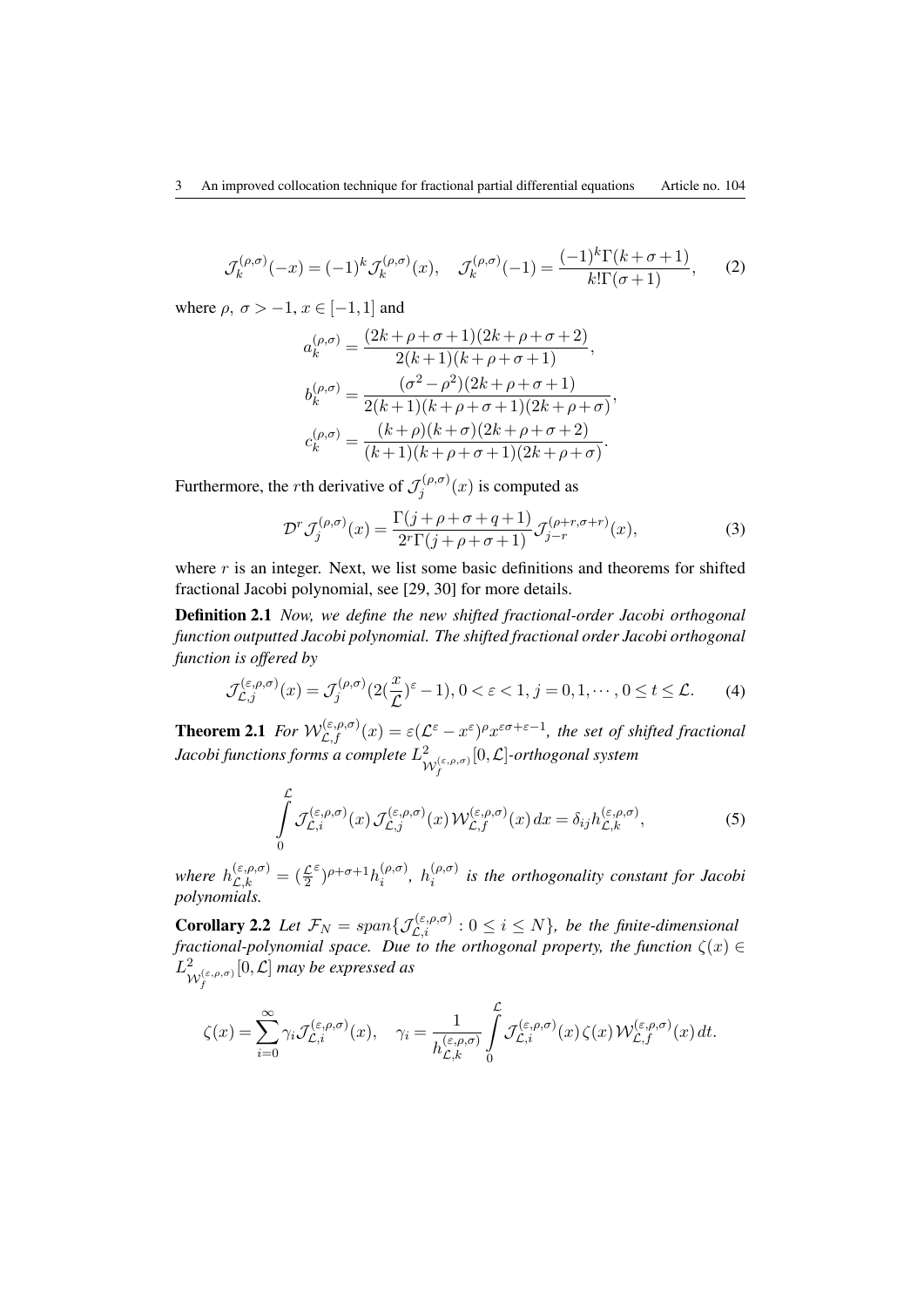Theorem 2.3 *The Caputo fractional derivative of order δ, of the shifted fractionalorder Jacobi orthogonal function*  $\mathcal{D}_{c}^{\delta} \mathcal{J}^{(\varepsilon,\rho,\sigma)}_{\mathcal{L},j}(x)$  *can obtained in terms of the shifted fractional-order Jacobi orthogonal functions as*

$$
\mathcal{D}_c^{\delta} \mathcal{J}_{\mathcal{L},j}^{(\varepsilon,\rho,\sigma)}(x) = \sum_{n=0}^{\mathcal{K}} \varepsilon_{\delta}^{(n,j,\varepsilon,\rho,\sigma)} \mathcal{J}_{\mathcal{L},n}^{(\varepsilon,\rho,\sigma)}(x),\tag{6}
$$

*where*

$$
\varepsilon_{\delta}^{(n,j,\varepsilon,\rho,\sigma)} = \sum_{k=1}^{j} \sum_{s=0}^{n} \frac{E_{k}^{(\varepsilon,\rho,\sigma,j)} E_{s}^{(\varepsilon,\rho,\sigma,n)}}{h_{\mathcal{L},n}^{(\varepsilon,\rho,\sigma)}} \mathcal{R}_{k,s}(\varepsilon,\rho,\sigma,\delta),
$$

*and*

$$
\mathcal{R}_{k,s}(\varepsilon,\rho,\sigma,\delta) = \frac{\Gamma(k\varepsilon+1)\Gamma(\rho+1)\Gamma(k+s+\sigma-\frac{\delta}{\varepsilon}+1)\,\mathcal{L}^{\varepsilon(\rho+\sigma+k+s+1)-\delta}}{\Gamma(k\varepsilon-\delta+1)\Gamma(k+s+\rho+\sigma-\frac{\delta}{\varepsilon}+2)}.
$$

Theorem 2.4 *The corresponding nodes and corresponding Christoffel numbers of the fractional Jacobi-Gauss, fractional Jacobi-Gauss-Radau, and fractional Jacobi-Gauss-Lobatto interpolation in the interval* [0*,L*] *are given by*

$$
x_{\mathcal{L},\mathcal{K},s}^{(\rho,\sigma,\varepsilon)} = \mathcal{L}\left(\frac{x_{\mathcal{K},s}^{(\rho,\sigma)}+1}{2}\right)^{\frac{1}{\varepsilon}},\quad \varpi_{\mathcal{L},\mathcal{K},s}^{(\varepsilon,\rho,\sigma)} = \left(\frac{\mathcal{L}^{\varepsilon}}{2}\right)^{\rho+\sigma+1}\varpi_{\mathcal{K},s}^{(\rho,\sigma)},\;0\leqslant s\leqslant\mathcal{K},
$$

 $\mathcal{L}(\rho, \sigma)$  and  $\varpi^{(\rho, \sigma)}_{\mathcal{K}, s}$ ,  $0 \leq s \leq \mathcal{K}$ , are the nodes and Christoffel numbers of the stan*dard Jacobi-Gauss, Jacobi-Gauss-Radau, and Jacobi-Gauss-Lobatto interpolation in the interval*  $[-1, 1]$ *.* 

**Theorem 2.5** Let  $u(x) = v((\frac{1+x}{2})^{\frac{1}{\varepsilon}}) \in H^{m}_{\chi(\rho,\sigma),*}(-1,1)$  for some  $m \ge 1$  and  $\phi =$  $\varphi(\frac{1+x}{2})$  $\frac{+x}{2})^{\frac{1}{\varepsilon}}\in \mathcal{F}_N^{(\rho,\sigma,\varepsilon)}.$  Then, for the fractional Jacobi-Gauss and the fractional Jacobi-*Gauss-Radau integration, we have*

$$
|(v, \varphi_{\chi^{(\rho,\sigma,\varepsilon)}}) - (v, \varphi_{\mathcal{K},\chi^{(\rho,\sigma,\varepsilon)}})| \le CN^{-m} \|\partial^m v\|_{\chi^{(\rho+m,\sigma+m)}} \|\phi\|_{\chi^{(\rho,\sigma)}}, \quad (7)
$$

*where*  $H^m_{\chi^{(\rho,\sigma)},*}(-1,1)$  *is nonuniformly-weighted Sobolev space given by: ,∗*

 $H^m_{\chi^{(\rho,\sigma)},*}(-1,1) := \{v: \partial^k_x v \in L^2_{\chi^{(\rho+k,\sigma+k)}}(-1,1)0 \leq k \leq m\}, L^2_{\chi^{(-1,1)}} :=$  $\{v : v$ *is measurable on (-1,1) and*  $|| v ||^2_2 < \infty\}$  *and for the fractional Jacobi-Gauss-Lobatto integration, we have*

$$
|(v, \varphi_{\chi^{(\rho,\sigma,\varepsilon)}}) - (v, \varphi_{\mathcal{K},\chi^{(\rho,\sigma,\varepsilon)}})| \le CN^{-m} \|\partial^m v\|_{\chi^{(\rho+m-1,\sigma+m-1)}} \|\phi\|_{\chi^{(\rho,\sigma)}}. \tag{8}
$$

## 3. SPECTRAL COLLOCATION METHOD

Based on SJ-GL-C and SFJ-GR-C methods, we introduce two numerical techniques to solve the DOFPDEs with homogeneous and nonhomogeneous conditions.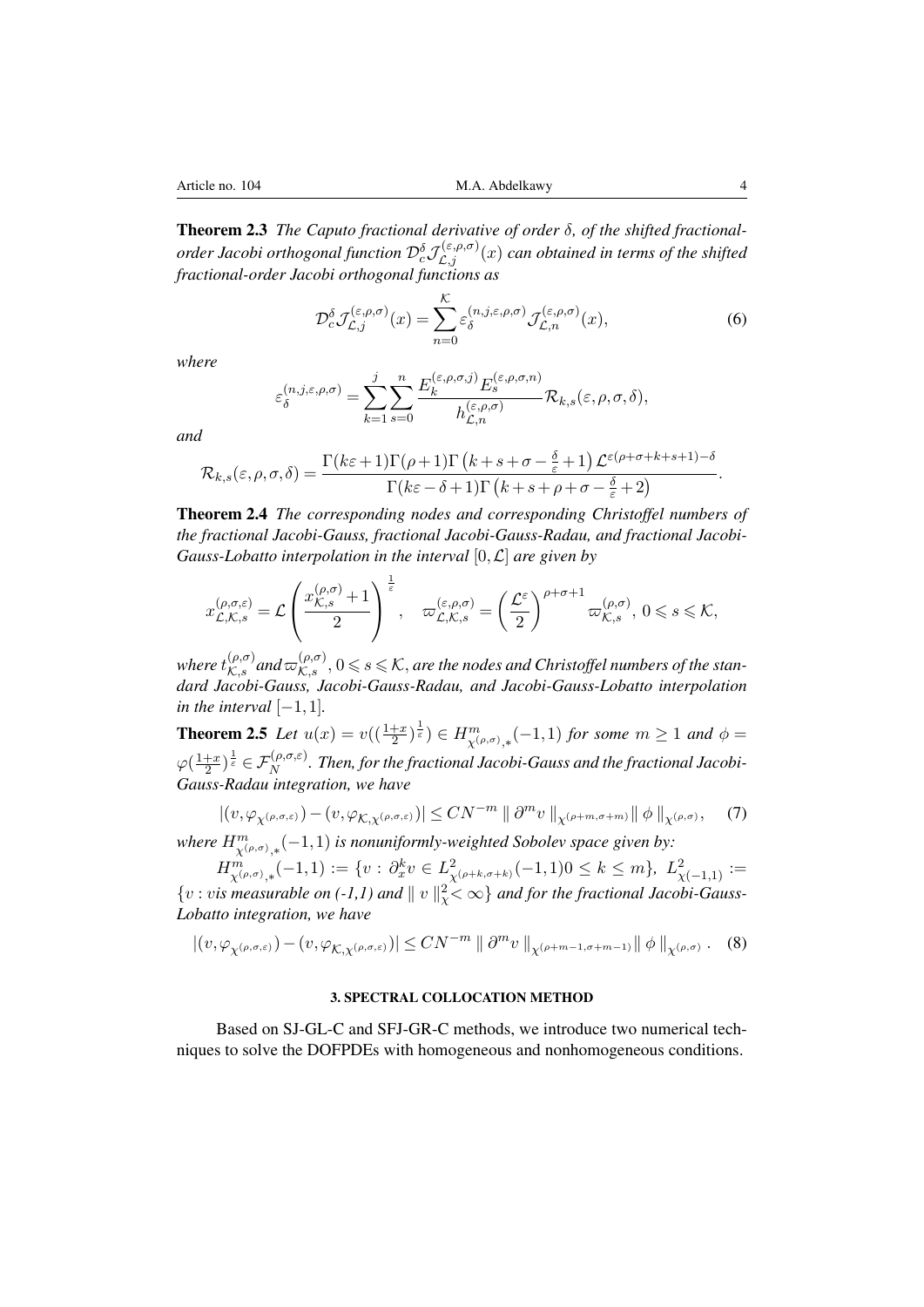## 3.1. HOMOGENEOUS CONDITIONS

Here, we are occupied with utilizing the following DOFPDE

$$
D_t^{\mathcal{W}} u(x,t) = \frac{\partial^2 u(x,t)}{\partial x^2} + \mathcal{H}(x,t), 0 \le x \le \mathcal{L}, 0 \le t \le \mathcal{T},\tag{9}
$$

with the homogeneous conditions

$$
u(0,t) = u(\mathcal{L},t) = u(x,0) = 0,
$$
\n(10)

where  $\mathcal{H}(x,t)$  is a given function.

**Definition 3.1** *The distributed-order fractional*  $D_t^{\mathcal{W}} \chi(t)$  *is defined as* 

$$
D_t^{\mathcal{W}} \chi(t) = \int_0^1 \mathcal{W}(\mu) D_t^{\mu} \chi(t) d\mu,
$$
\n(11)

*where*  $W(\mu)$  *is a given function and*  $D_t^{\mu} \chi(t)$  *is the Caputo fractional derivatives of order µ.*

Definition 3.2 *The Caputo fractional derivative of order µ is defined as*

$$
D^{\mu}\chi(t) = \frac{1}{\Gamma(m-\mu)} \int_0^t (t-\eta)^{m-\mu-1} \frac{d^m \chi(\eta)}{d\eta^m} d\eta, \quad m-1 < \mu \le m, \ t > 0, \tag{12}
$$

*where m is the ceiling function of*  $\mu$ *.* 

The approximate solution of  $u_{Approx}(x, t)$  can be extended, using combination of basis functions of shifted Jacobi polynomials and SFOJOF as

$$
u_{Approx}(x,t) = \sum_{i=0}^{N} \sum_{j=0}^{M} \varsigma_{i,j} \chi_{\mathcal{L},i}^{(\rho_1,\sigma_1)}(x) \Omega_{\mathcal{T},j}^{(\rho_2,\sigma_2,\varepsilon)}(t),
$$
\n(13)

where

$$
\chi_{\mathcal{L},i}^{(\rho_1,\sigma_1)}(x) = \mathcal{J}_{\mathcal{L},i}^{(\rho_1,\sigma_1)}(x) + \xi_i \mathcal{J}_{\mathcal{L},i+1}^{(\rho_1,\sigma_1)}(x) + \zeta_i \mathcal{J}_{\mathcal{L},i+2}^{(\rho_1,\sigma_1)}(x),
$$
\n
$$
\Omega_{\mathcal{T},j}^{(\rho_2,\sigma_2,\varepsilon)}(t) = \mathcal{J}_{\mathcal{T},j}^{(\rho_2,\sigma_2,\varepsilon)}(t) + \mathcal{V}_j \mathcal{J}_{\mathcal{T},j+1}^{(\rho_2,\sigma_2,\varepsilon)}(t).
$$
\n(14)

In contrast of the numerical approaches discussed in [31, 32], the parameters  $\xi_i$ ,  $\zeta_i$ ,  $\mathcal{V}_j$ ensure that both initial and boundary conditions are already satisfied. Below, we list the major procedure of the collocation method to solve the DOFPDEs with homogeneous conditions. Let

$$
u_{Approx}(x,t) = \sum_{i=0}^{\mathcal{N}} \sum_{j=0}^{\mathcal{M}} \varsigma_{i,j} \chi_{\mathcal{L},i}^{(\rho_1,\sigma_1)}(x) \Omega_{\mathcal{T},j}^{(\rho_2,\sigma_2,\varepsilon)}(t)
$$
  

$$
= \sum_{i=0}^{\mathcal{N}} \sum_{j=0}^{\mathcal{M}} \varsigma_{i,j} \mathcal{S}_0^{i,j}(x,t),
$$
 (15)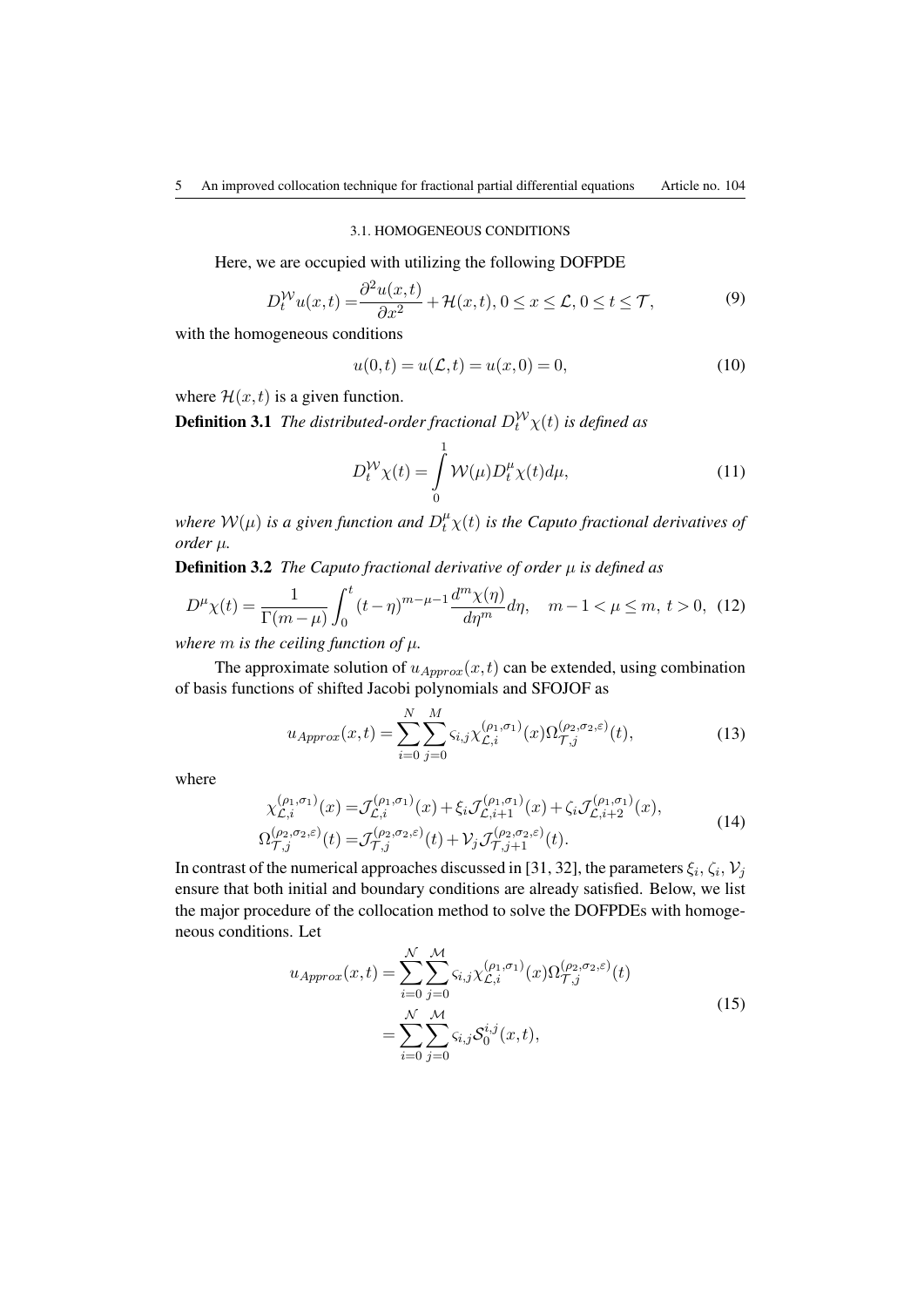where  $S_0^{i,j}$  $\chi_{\mathcal{L},i}^{i,j}(x,t) = \chi_{\mathcal{L},i}^{(\rho_1,\sigma_1)}(x)\Omega_{\mathcal{T},j}^{(\rho_2,\sigma_2,\varepsilon)}(t).$ Over and above that, the first and second partial derivatives are evaluated as

$$
\frac{\partial u_{Approx}(x,t)}{\partial x} = \sum_{i=0}^{\mathcal{N}} \sum_{j=0}^{\mathcal{M}} \varsigma_{i,j} \frac{\partial \chi_{\mathcal{L},i}^{(\rho_1, \sigma_1)}(x)}{\partial x} \Omega_{\mathcal{T},j}^{(\rho_2, \sigma_2, \varepsilon)}(t)
$$

$$
= \sum_{i=0}^{\mathcal{N}} \sum_{j=0}^{\mathcal{M}} \varsigma_{i,j} \mathcal{S}_1^{i,j}(x,t),
$$
(16)

$$
\frac{\partial^2 u_{Approx}(x,t)}{\partial x^2} = \sum_{i=0}^{\mathcal{N}} \sum_{j=0}^{\mathcal{M}} \varsigma_{i,j} \frac{\partial^2 \chi_{\mathcal{L},i}^{(\rho_1,\sigma_1)}(x)}{\partial x^2} \Omega_{\mathcal{T},j}^{(\rho_2,\sigma_2,\varepsilon)}(t)
$$

$$
= \sum_{i=0}^{\mathcal{N}} \sum_{j=0}^{\mathcal{M}} \varsigma_{i,j} \mathcal{S}_2^{i,j}(x,t),
$$
(17)

where

$$
S_1^{i,j}(x,t) = \frac{\partial \chi_{\mathcal{L},i}^{(\rho_1,\sigma_1)}(x)}{\partial x} \Omega_{\mathcal{T},j}^{(\rho_2,\sigma_2,\varepsilon)}(t), \quad S_2^{i,j}(x,t) = \frac{\partial^2 \chi_{\mathcal{L},i}^{(\rho_1,\sigma_1)}(x)}{\partial x^2} \Omega_{\mathcal{T},j}^{(\rho_2,\sigma_2,\varepsilon)}(t),
$$

$$
\frac{\partial \chi_{\mathcal{L},i}^{(\rho_1,\sigma_1)}(x)}{\partial x} = \frac{\partial \mathcal{I}_{\mathcal{L},i}^{(\rho_1,\sigma_1)}(x)}{\partial x} + \xi_i \frac{\partial \mathcal{I}_{\mathcal{L},i+1}^{(\rho_1,\sigma_1)}(x)}{\partial x} + \zeta_i \frac{\partial \mathcal{I}_{\mathcal{L},i+2}^{(\rho_1,\sigma_1)}(x)}{\partial x},
$$
\n
$$
\frac{\partial^2 \chi_{\mathcal{L},i}^{(\rho_1,\sigma_1)}(x)}{\partial x^2} = \frac{\partial^2 \mathcal{I}_{\mathcal{L},i}^{(\rho_1,\sigma_1)}(x)}{\partial x^2} + \xi_i \frac{\partial^2 \mathcal{I}_{\mathcal{L},i+1}^{(\rho_1,\sigma_1)}(x)}{\partial x^2} + \zeta_i \frac{\partial^2 \mathcal{I}_{\mathcal{L},i+2}^{(\rho_1,\sigma_1)}(x)}{\partial x^2}.
$$
\n(18)

A comparable procedure can be performed to the Caputo fractional derivative to get

$$
D_t^{\mu}(\Omega_{\mathcal{T},j}^{(\rho_2,\sigma_2,\varepsilon)}(t)) = \Omega_{\mathcal{T},j}^{(\mu,\rho_2,\sigma_2,\varepsilon)}(t) = \mathcal{J}_{\mathcal{T},j}^{(\mu,\rho_2,\sigma_2,\varepsilon)}(t) + \mathcal{V}_j \mathcal{J}_{\mathcal{T},j+1}^{(\mu,\rho_2,\sigma_2,\varepsilon)}(t). \tag{19}
$$

So

$$
D_t^{\mu} u_{Approx}(x, t) = \sum_{i=0}^{\mathcal{N}} \sum_{j=0}^{\mathcal{M}} \varsigma_{i,j} \chi_{\mathcal{L}, i}^{(\rho_1, \sigma_1)}(x) D_t^{\mu}(\Omega_{\mathcal{T}, j}^{(\rho_2, \sigma_2, \varepsilon)}(t))
$$
  

$$
= \sum_{i=0}^{\mathcal{N}} \sum_{j=0}^{\mathcal{M}} \varsigma_{i,j} \chi_{\mathcal{L}, i}^{(\rho_1, \sigma_1)}(x) \Omega_{\mathcal{T}, j}^{(\mu, \lambda, \rho_2, \sigma_2)}(t)
$$
  

$$
= \sum_{i=0}^{\mathcal{N}} \sum_{j=0}^{\mathcal{M}} \varsigma_{i,j} \mathcal{S}_3^{i,j}(x, t),
$$
 (20)

where  $S_3^{i,j}$  $\chi_{2,j}^{i,j}(\mu, x, t) = \chi_{\mathcal{L},i}^{(\rho_1, \sigma_1)}(x) \Omega_{\mathcal{T},j}^{(\mu, \lambda, \rho_2, \sigma_2)}(t).$ For any  $\phi \in S_{2N+1}[0,1]$  and using the shifted Legendre Gauss-Lobatto quadrature,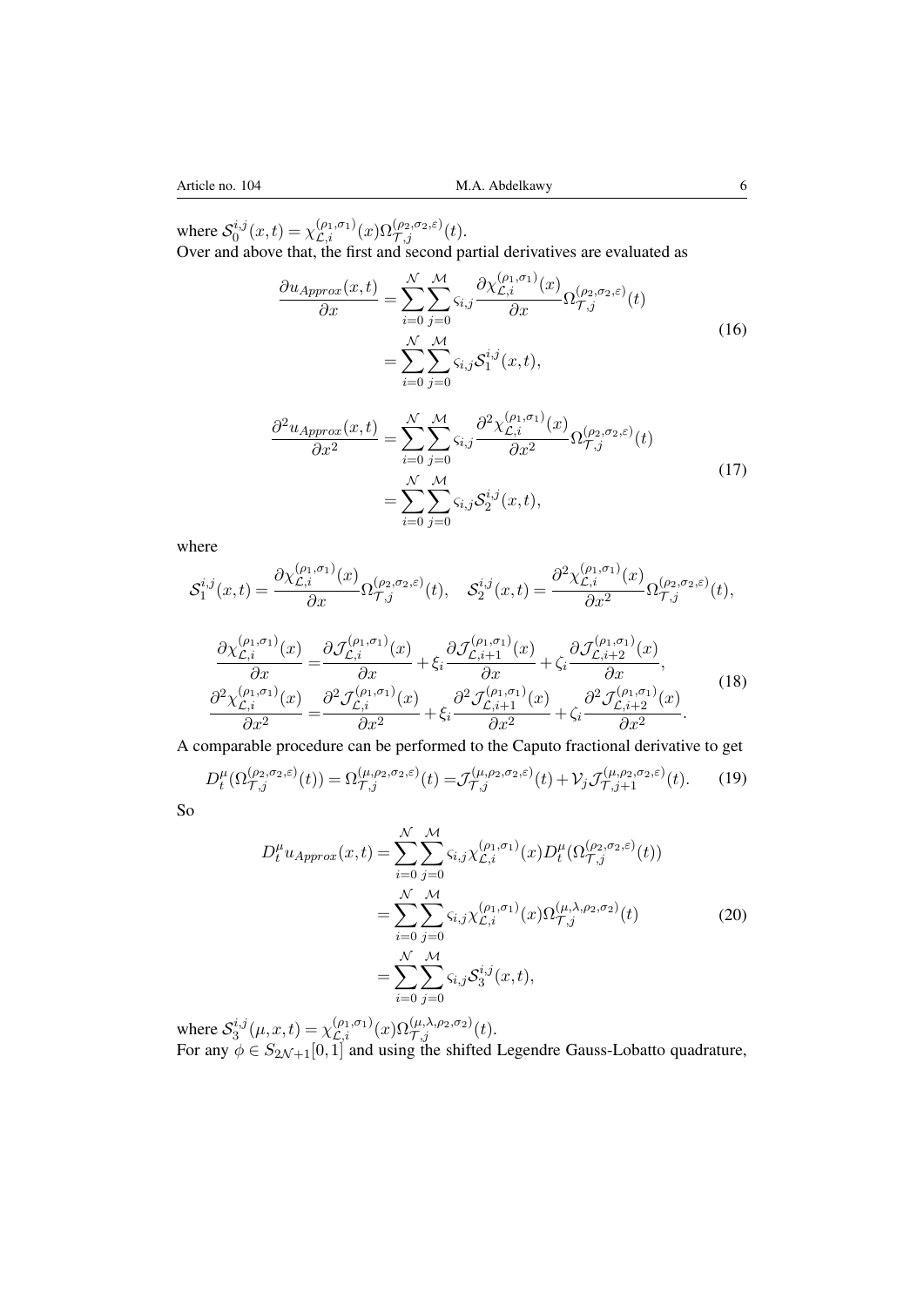we have

<span id="page-6-0"></span>
$$
\int_{0}^{1} \phi(\mu) d\mu = \sum_{\kappa=0}^{\mathcal{K}} \varpi_{\mathcal{K},\kappa} \phi(\mu_{\mathcal{K},\kappa}),
$$
\n(21)

thus, we can approximate the integral term ∫ 1 0  $\mathcal{W}(\mu)D_t^{\mu}u(x,t)d\mu$  as

$$
\int_{0}^{1} \mathcal{W}(\mu) D_{t}^{\mu} u_{Approx}(x, t) d\mu = \int_{0}^{1} \mathcal{W}(\mu) \sum_{i=0}^{\mathcal{N}} \sum_{j=0}^{\mathcal{M}} \varsigma_{i,j} \mathcal{S}_{3}^{i,j}(x, t) d\mu \n= \sum_{i=0}^{\mathcal{N}} \sum_{j=0}^{\mathcal{M}} \varsigma_{i,j} \Big( \int_{0}^{1} \mathcal{W}(\mu) \mathcal{S}_{3}^{i,j}(\mu, x, t) d\mu \Big) \n= \sum_{i=0}^{\mathcal{N}} \sum_{j=0}^{\mathcal{M}} \sum_{\kappa=0}^{\mathcal{K}} \varsigma_{i,j} \varpi_{\mathcal{K},\kappa} \mathcal{W}(\mu_{\mathcal{K},\kappa}) \mathcal{S}_{3}^{i,j}(\mu_{\mathcal{K},\kappa}, x, t) \n= \sum_{i=0}^{\mathcal{N}} \sum_{j=0}^{\mathcal{M}} \varsigma_{i,j} \mathcal{S}_{4}^{i,j}(x, t),
$$
\n(22)

where  $\mu_{\mathcal{K},\kappa}, \kappa = 0,1,\cdots,\mathcal{K}$  are the shifted Legendre Gauss-Lobatto collocation points in the interval  $[0,1]$  and  $S_4^{i,j}$  $A_4^{i,j}(x,t) = \sum_{i=1}^{N} A_i$  $\sum_{\kappa=0}^\infty \varpi_{\mathcal{K},\kappa} \mathcal{W}(\mu_{\mathcal{K},\kappa}) \mathcal{S}^{i,j}_3$  $\int_3^{i,j} (\mu_{\mathcal{K},\kappa},x,t).$ Now, taking into account (22), we write (9) in the form:

$$
\sum_{i=0}^{N} \sum_{j=0}^{M} \varsigma_{i,j} S_4^{i,j}(x,t) = \sum_{i=0}^{N} \sum_{j=0}^{M} \varsigma_{i,j} S_2^{i,j}(x,t) + \mathcal{H}(x,t), \quad (x,t) \in [0,\mathcal{L}] \times [0,\mathcal{T}].
$$
\n(23)

Combining the above-mentioned equations and equalizing the residual of (23) by zero give us

$$
\sum_{i=0}^{\mathcal{N}} \sum_{j=0}^{\mathcal{M}} \mathcal{F}_{r,s}^{i,j} \varsigma_{i,j} = \mathcal{H}\Big(x_{\mathcal{L},N,r}^{(\rho_1,\sigma_1)}, t_{\mathcal{T},\mathcal{M},s}^{(\rho_2,\sigma_2,\lambda)}\Big), \begin{cases} r=0,\cdots,\mathcal{N},\\ s=0,\cdots,\mathcal{M}, \end{cases}
$$
(24)

where

$$
\mathcal{F}^{i,j}_{r,s} = \mathcal{S}^{i,j}_4(x^{(\rho_1, \sigma_1)}_{\mathcal{L},N,r}, t^{(\rho_2, \sigma_2, \lambda)}_{M,s}) - \mathcal{S}^{i,j}_2(x^{(\rho_1, \sigma_1)}_{\mathcal{L},N,r}, t^{(\rho_2, \sigma_2, \lambda)}_{\mathcal{T},\mathcal{M},s}).
$$

The previous system of algebraic equations can be solved for the unknown coeffi*cients*  $\varsigma_{i,j}$ ,  $i = 0, ..., \mathcal{N}$ ,  $j = 0, ..., \mathcal{M}$ .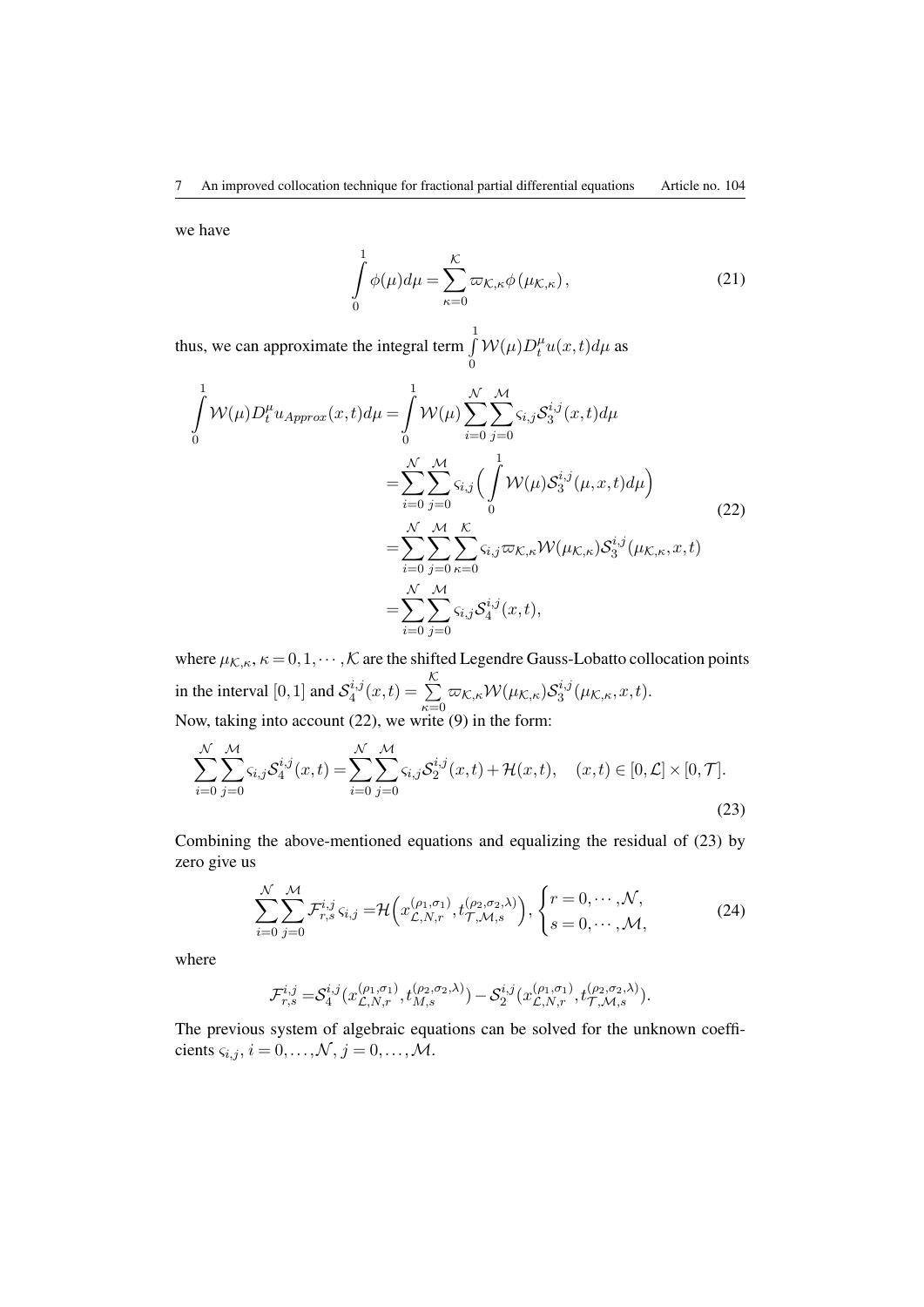## <span id="page-7-0"></span>3.2. NONHOMOGENEOUS CONDITIONS

In this Section we develop the aforesaid algorithm to treat the DOFPDEs,

<span id="page-7-1"></span>
$$
D_t^{\mathcal{W}} u(x,t) = \frac{\partial^2 u(x,t)}{\partial x^2} + \mathcal{H}(x,t), 0 \le x \le \mathcal{L}, 0 \le t \le \mathcal{T},\tag{25}
$$

with the nonhomogeneous conditions

$$
u(0,t) = g_1(t), u(\mathcal{L},t) = g_2(t), u(x,0) = g_3(x), 0 \le x \le \mathcal{L}, 0 \le t \le \mathcal{T}.
$$
 (26)

Here  $\mathcal{H}(x,t)$ ,  $g_1(t)$ ,  $g_2(t)$ , and  $g_3(x)$  are given functions. Now, we assume the following transformation

$$
v(x,t) = u(x,t) - g_1(t) - \frac{x}{\mathcal{L}}(g_2(t) - g_1(t)) + \frac{g_1(0)(\mathcal{L} - x) - \mathcal{L}g_3(x) + xg_2(0)}{\mathcal{L}}.
$$

Using the previous mapping, the problem (25)-(26) will transform into another one:

$$
D_t^{\mathcal{W}} v(x,t) = \frac{\partial^2 v(x,t)}{\partial x^2} + \mathcal{G}(x,t), 0 \le x \le \mathcal{L}, 0 \le t \le \mathcal{T},\tag{27}
$$

with the homogeneous initial-boundary co[ndi](#page-7-0)ti[ons](#page-7-1)

$$
v(0,t) = v(\mathcal{L},t) = v(x,0) = 0, \quad (x,t) \in [0,\mathcal{L}] \times [0,\mathcal{T}].
$$
 (28)

The approximate solution can be presented as a truncated series:

$$
v_{Approx}(x,t) = \sum_{i=0}^{\mathcal{N}} \sum_{j=0}^{\mathcal{M}} \varsigma_{i,j} \chi_{\mathcal{L},i}^{(\rho_1,\sigma_1)}(x) \Omega_{\mathcal{T},j}^{(\rho_2,\sigma_2,\varepsilon)}(t).
$$
 (29)

Based on the information included in this Subsection and the previous one, we obtain the following compact form

$$
u_{Approx}(x,t) = \sum_{i=0}^{N} \sum_{j=0}^{M} \varsigma_{i,j} \chi_{\mathcal{L},i}^{(\rho_1,\sigma_1)}(x) \Omega_{\mathcal{T},j}^{(\rho_2,\sigma_2,\varepsilon)}(t) + xa_1(t) + a_0(t) + x(x-\mathcal{L})b(x).
$$

## 4. NUMERICAL RESULTS AND COMPARISONS

Based on the algorithms discussed above, we list some numerical results. The effectiveness and accuracy of this method appeared when we compared it with other methods.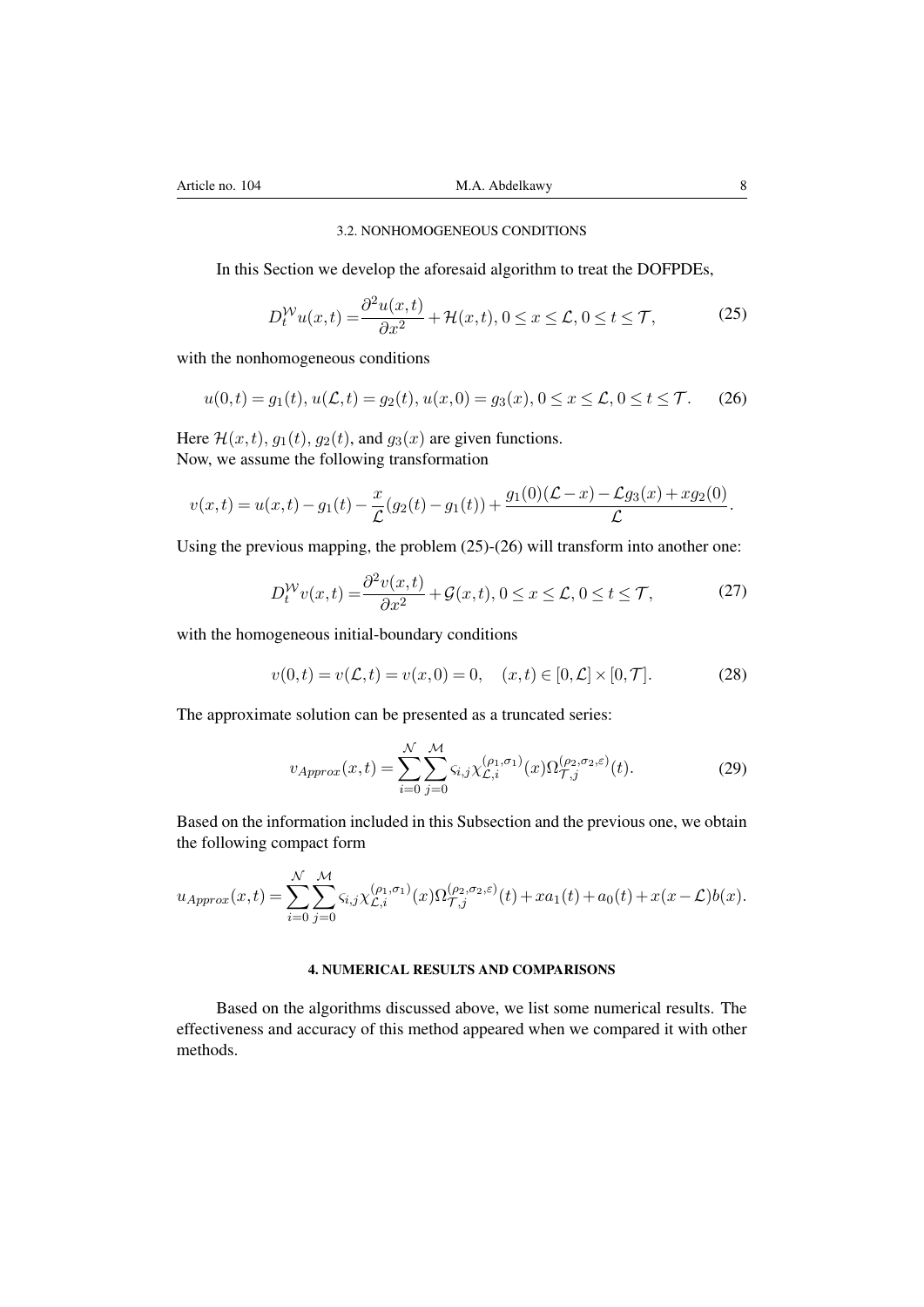#### *Table 1*

|                                                                                    |                             | High-order difference schemes [33]  |                              |                                                                                             |                                                       |
|------------------------------------------------------------------------------------|-----------------------------|-------------------------------------|------------------------------|---------------------------------------------------------------------------------------------|-------------------------------------------------------|
|                                                                                    | Scheme I                    | Scheme II                           |                              | Scheme I                                                                                    | Scheme II                                             |
| $\hbar$                                                                            | $N = 300, J = 50$           | $N = 10^5, J = 20$                  | $(\Delta \mu)$               | $N = 2 \times 10^3, M = 200$                                                                | $N = 2 \times 10^4$ , $M = 200$                       |
|                                                                                    |                             |                                     | $\frac{1}{2}$                | $1.485739 \times 10^{-2}$                                                                   | $2.960065 \times 10^{-4}$                             |
|                                                                                    | $4.840656 \times 10^{-3}$   | $1.552013 \times 10^{-4}$           |                              | $3.691933 \times 10^{-3}$                                                                   | $1.949080 \times 10^{-5}$                             |
|                                                                                    | $1.226642 \times 10^{-3}$   | $59.533232 \times 10^{-6}$          |                              | $9.200055 \times 10^{-4}$                                                                   | $1.234219 \times 10^{-6}$                             |
|                                                                                    | $3.093814 \times 10^{-4}$   | $5.915861 \times 10^{-7}$           |                              | $2.283002 \times 10^{-4}$                                                                   | $7.608877 \times 10^{-8}$                             |
| $\frac{\pi}{4}$ $\frac{\pi}{8}$ $\frac{\pi}{16}$ $\frac{\pi}{16}$ $\frac{\pi}{32}$ | $7.920334 \times 10^{-5}$   | $3.537711 \times 10^{-8}$           | $rac{1}{16}$<br>$rac{1}{32}$ | $5.545448 \times 10^{-5}$                                                                   | $3.485687 \times 10^{-9}$                             |
|                                                                                    |                             |                                     |                              | Our method with several choices of $(\rho_1, \sigma_1, \rho_2, \sigma_2)$ and $\varepsilon$ |                                                       |
|                                                                                    |                             | $-\frac{1}{2}, -\frac{1}{2}, 0, 0)$ |                              |                                                                                             | $\frac{1}{2}, -\frac{1}{2}, \frac{1}{2}, \frac{1}{2}$ |
| $(\mathcal{N},\mathcal{M},\mathcal{K})$                                            | $\varepsilon = \frac{1}{2}$ | $\varepsilon=1$                     |                              | $\varepsilon = \frac{1}{2}$                                                                 | $\varepsilon=1$                                       |
| (4,4,4)                                                                            | $7.87355 \times 10^{-4}$    | $3.27492 \times 10^{-5}$            |                              | $1.49002 \times 10^{-3}$                                                                    | $327483 \times 10^{-5}$                               |
| (6,6,6)                                                                            | $2.75405 \times 10^{-7}$    | $2.75404 \times 10^{-7}$            |                              | $2.75405 \times 10^{-7}$                                                                    | $2.75403 \times 10^{-7}$                              |
| (8, 8, 8)                                                                          | $1.08344 \times 10^{-9}$    | $1.08344 \times 10^{-9}$            |                              | $1.08344 \times 10^{-9}$                                                                    | $1.08344 \times 10^{-9}$                              |
| (10, 10, 10)                                                                       | $3.52685 \times 10^{-12}$   | $3.52651 \times 10^{-12}$           |                              | $3.52507 \times 10^{-12}$                                                                   | $3.52629 \times 10^{-12}$                             |
| (12, 12, 12)                                                                       | $9.76996 \times 10^{-15}$   | $8.65974 \times 10^{-15}$           |                              | $8.65974 \times 10^{-15}$                                                                   | $8.65974 \times 10^{-15}$                             |

#### <span id="page-8-1"></span>*M<sup>E</sup>* of Example 4.1.

## 4.1. EXAMPLE 1

We start with the DOFPDEs [33]:

<span id="page-8-0"></span>
$$
D_t^{\mathcal{W}} u(x,t) = \frac{\partial^2 u(x,t)}{\partial x^2} + \frac{8t^2 \sin(x)(t(\ln(t) + 6) - 6)}{\ln(t)}, 0 \le x \le \pi, 0 \le t \le 0.5,
$$
  

$$
u(0,t) = u(\pi, t) = u(x, 0) = 0, 0 \le x \le \pi, 0 \le t \le 0.5,
$$
 (30)

where  $W(\mu) = \Gamma(4 - \mu)$  and whose exact solution is known and is given by  $u(x, t) =$  $8t^3\sin(x)$ . To test the accuracy of our method, a comparison based on the maximum absolute errors  $(M_E)$  for Example 4.1 obtained by using our method and highorder difference schemes [33] (second-order method in space and distributed order (Scheme I); fourth-order method in space and distributed order (Scheme II)) is listed in Table 1. From these results, we obtain more accurate approximate solutions than those obtained by the two high-order d[iffe](#page-8-0)rence schemes [33]. We have sketched in Figs. 1 and 2 *t*-directi[on](#page-15-4) and *x*-direction curves of the absolute errors of Example (4.1), respectively. Moreover, we have sketched in Fig. 3 the logarithmic graphs o[f](#page-8-1)  $M_E$  (*i.e.*,  $log_{10}M_E$ ) obtained by the present method with different values of  $(N = M = K = 2, 4, 6, \dots, 12)$  $(N = M = K = 2, 4, 6, \dots, 12)$  $(N = M = K = 2, 4, 6, \dots, 12)$  $(N = M = K = 2, 4, 6, \dots, 12)$  $(N = M = K = 2, 4, 6, \dots, 12)$  at the following four cas[es](#page-15-4)

- 1. Ca[se I](#page-8-0):  $(\rho_1, \sigma_1, \rho_2, \sigma_2, \varepsilon) = (-\frac{1}{2})$  $\frac{1}{2}, -\frac{1}{2}$  $\frac{1}{2}, 0, 0, \frac{1}{2}$  $(\frac{1}{2}),$
- 2. Case II:  $(\rho_1, \sigma_1, \rho_2, \sigma_2, \varepsilon) = (-\frac{1}{2})$  $\frac{1}{2}, -\frac{1}{2}$  $\frac{1}{2}, 0, 0, 1),$
- 3. Case III:  $(\rho_1, \sigma_1, \rho_2, \sigma_2, \varepsilon) = (-\frac{1}{2})$  $\frac{1}{2}, -\frac{1}{2}$  $\frac{1}{2}, \frac{1}{2}$  $\frac{1}{2}, \frac{1}{2}$  $\frac{1}{2}, \frac{1}{2}$  $(\frac{1}{2}),$
- 4. Case IV:  $(\rho_1, \sigma_1, \rho_2, \sigma_2, \varepsilon) = (-\frac{1}{2})$  $\frac{1}{2}, -\frac{1}{2}$  $\frac{1}{2}, \frac{1}{2}$  $\frac{1}{2}, \frac{1}{2}$  $\frac{1}{2}, 1$ ).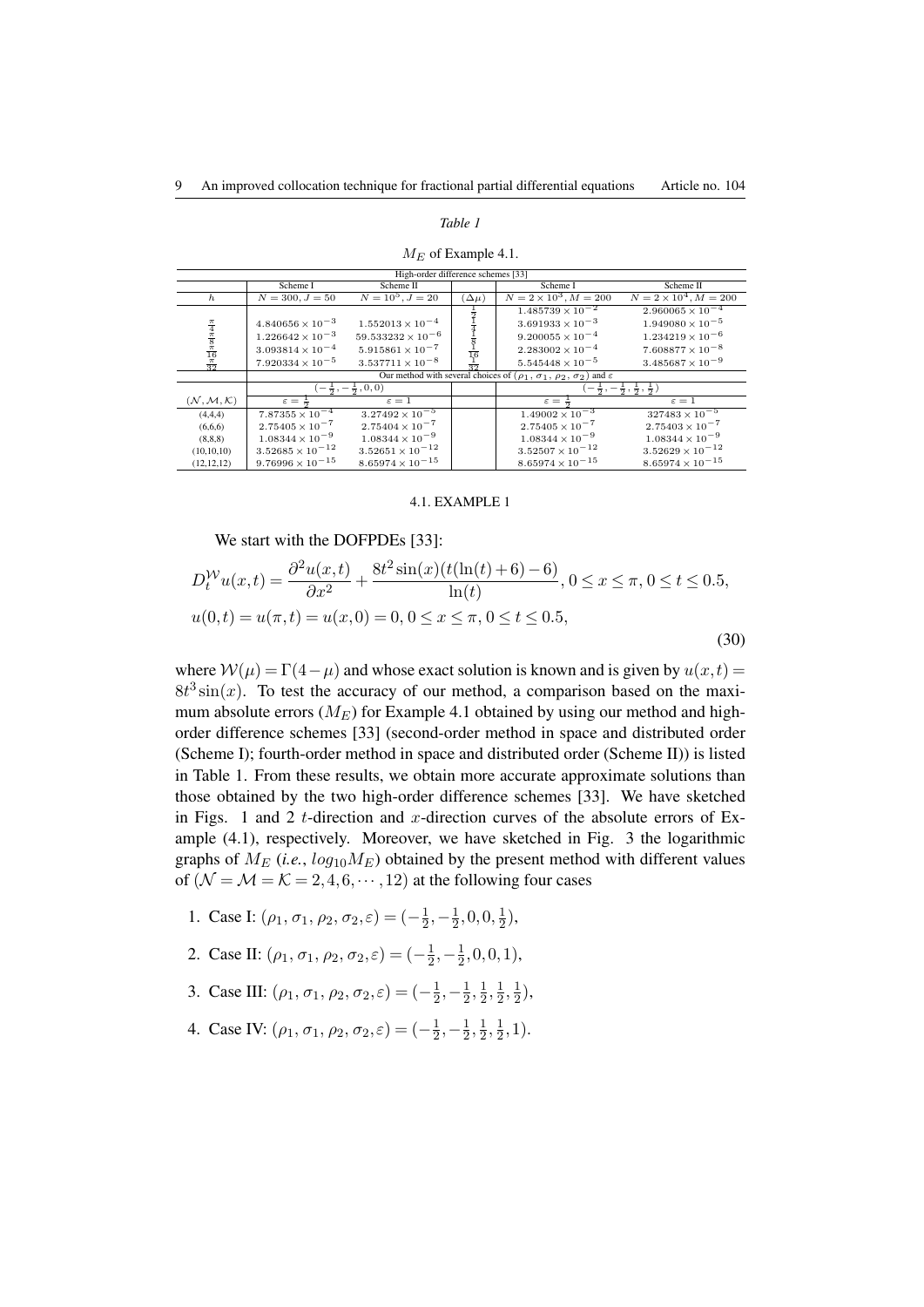

Fig. 1 – *t*-direction curve absolute errors of Example (4.1) where  $\rho_1 = \sigma_1 = -\frac{1}{2}$ ,  $\rho_2 = \sigma_2 = 0$ ,  $\varepsilon = \frac{1}{2}$  and  $\mathcal{N} = \mathcal{M} = 12$ ,  $= \mathcal{K} = 8$ .

<span id="page-9-0"></span>

<span id="page-9-1"></span>Fig. 2 – *x*-direction curve absolute errors of Example (4.1) where  $\rho_1 = \sigma_1 = -\frac{1}{2}$ ,  $\rho_2 = \sigma_2 = 0$ ,  $\varepsilon = \frac{1}{2}$  and  $\mathcal{N} = \mathcal{M} = 12, \mathcal{K} = 8.$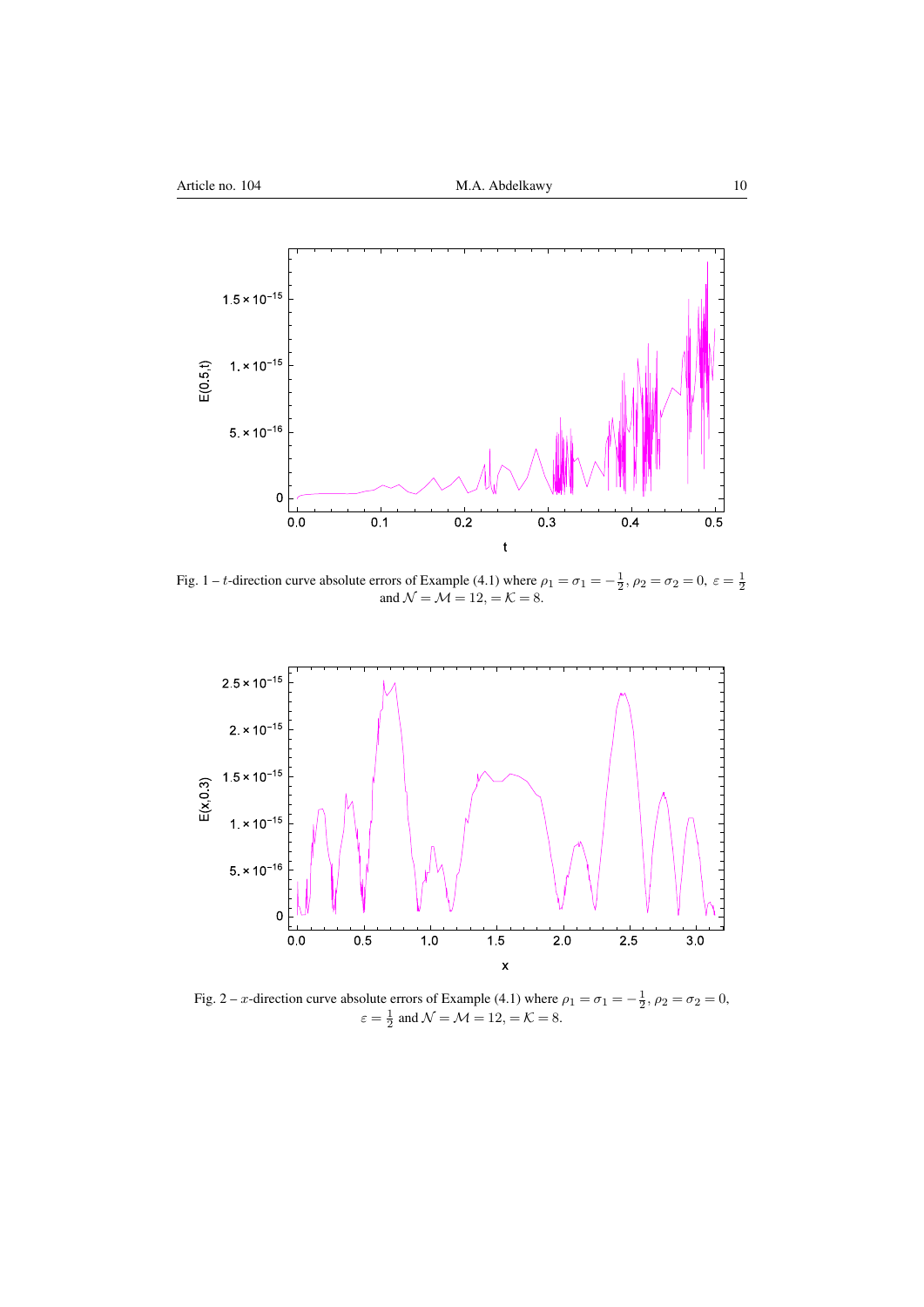

Fig. 3 – *M<sup>E</sup>* convergence of Example (4.1).



<span id="page-10-0"></span>Fig.  $4 - x$ -direction curves of the exact and approximate solutions of Example (4.3) where  $\rho_1 = \sigma_1 = -\frac{1}{2}, \rho_2 = \sigma_2 = 0, \ \varepsilon = \frac{1}{2} \text{ and } \mathcal{N} = \mathcal{M} = 14, \mathcal{K} = 10.$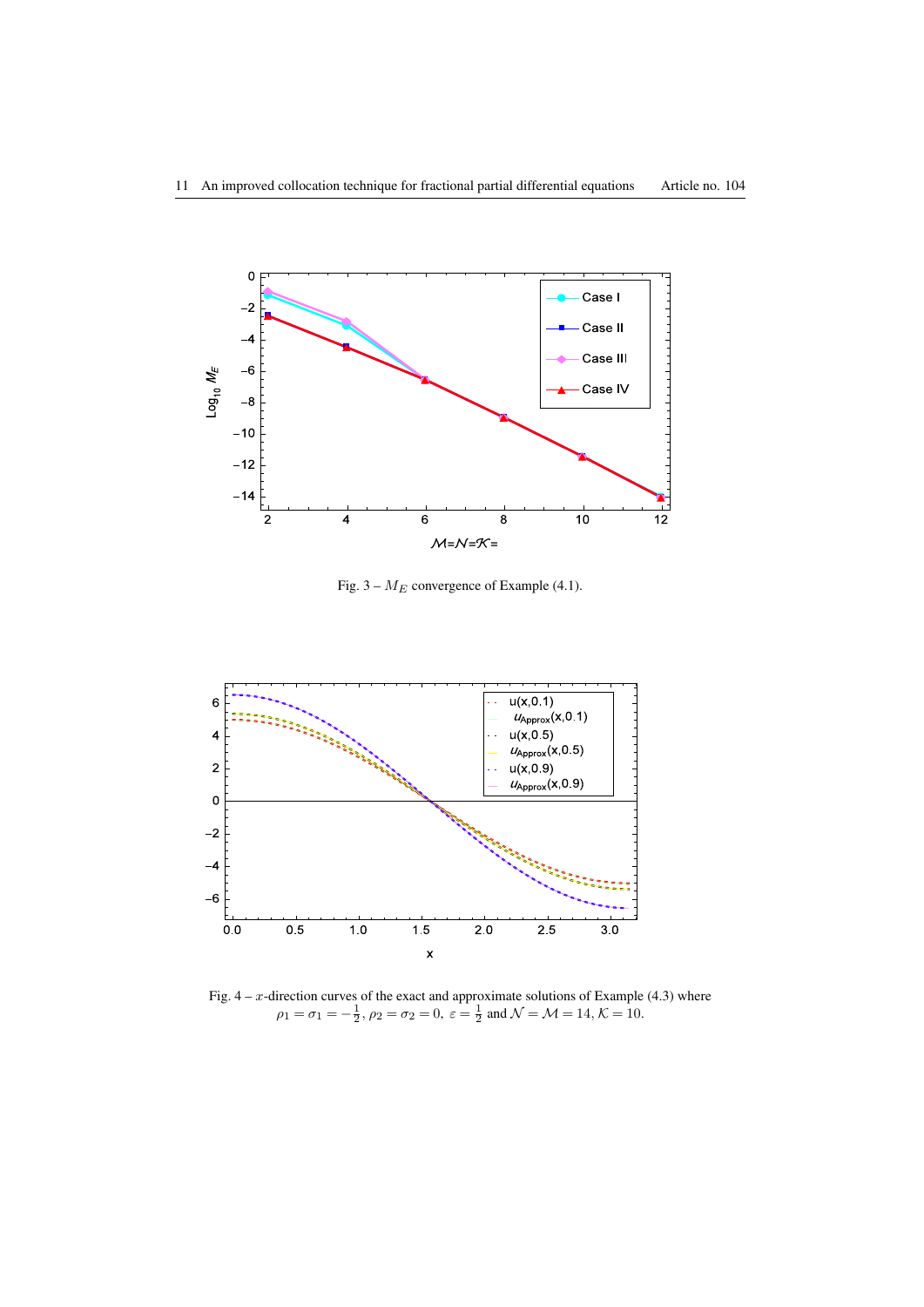

Fig. 5 – *M<sup>E</sup>* convergence of Example (4.3).

## 4.2. EXAMPLE 2

Here, we test the following DOFPDE [33]:

<span id="page-11-0"></span>
$$
D_t^{\mathcal{W}} u(x,t) = \frac{\partial^2 u(x,t)}{\partial x^2} + 2^{\kappa} t^{\kappa} \sin(x) \left( \frac{(t-1)\Gamma(\kappa+1)}{t\ln(t)} + 1 \right), 0 \le x \le \pi, 0 \le t \le 0.5,
$$
  

$$
u(0,t) = u(\pi,t) = u(x,0) = 0, 0 \le x \le \pi, 0 \le t \le 0.5,
$$
  
(31)

where  $W(\mu) = \Gamma(\kappa + 1 - \mu)$ . Its exact solution is

 $u(x,t) = (2t)^{\kappa} \sin(x)$ .

Table 2 shows the better results for the  $M_E$  of our method, despite that the best result for *M<sup>E</sup>* was acquired by using the high-order difference schemes [33] (second-order method in space and distributed order (Scheme I); fourth-order method in space and distri[bu](#page-12-0)ted order (Scheme II)).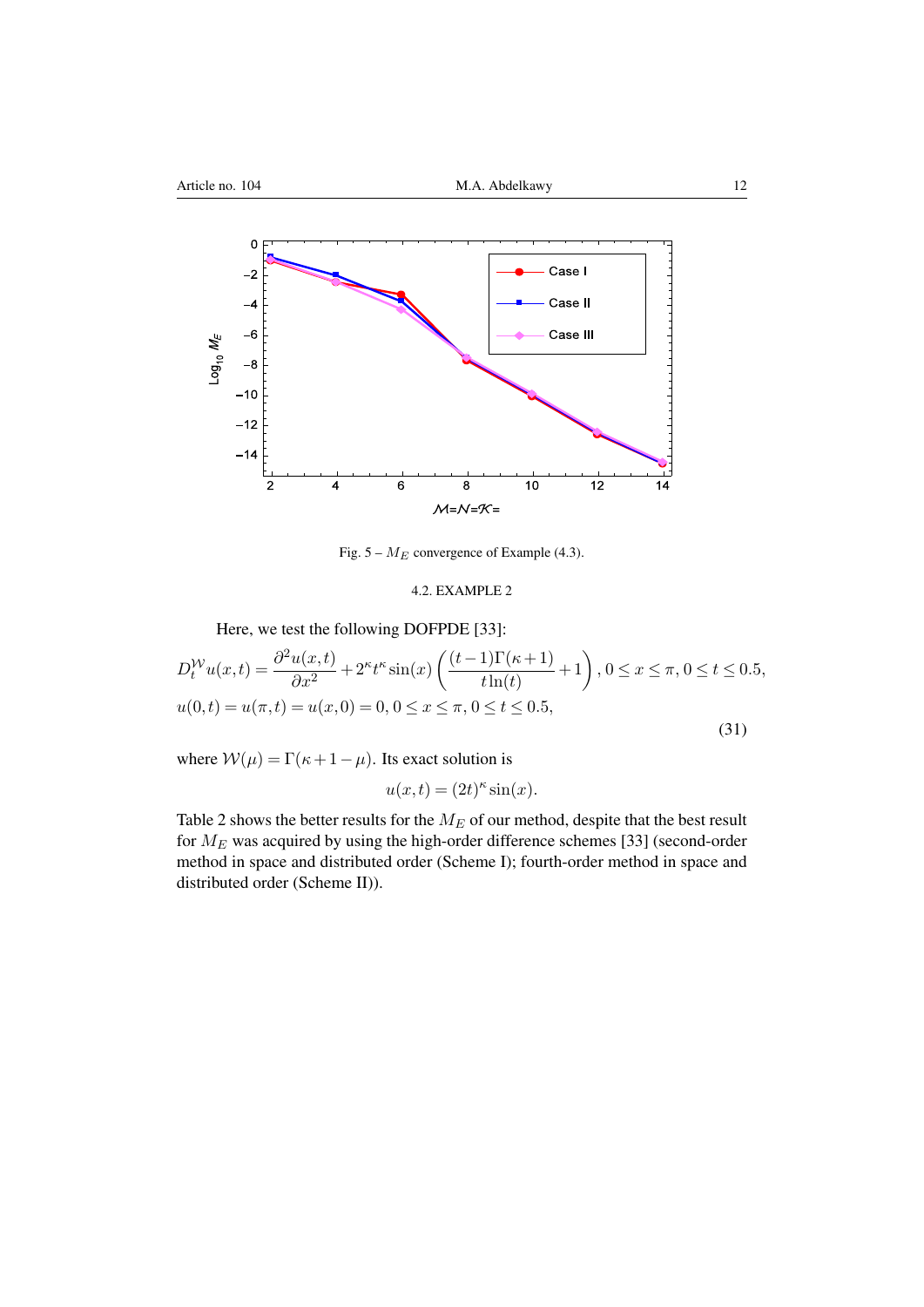<span id="page-12-0"></span>

| 1<br>۲<br>F |  |
|-------------|--|

 $M_{\cal E}$  of Example 4.2.  $M_E$  [of](#page-11-0) Example 4.2.

|                                    |               | Scheme <sub>1</sub> | $M = 100, J = 100$ | $1.864251 \times 10^{-2}$ | $1.087337 \times 10^{-2}$ | $6.196568 \times 10^{-3}$ | $3.404474 \times 10^{-3}$ | $1.823451 \times 10^{-3}$ |                                                                                          |                  | $\frac{2}{3}$ , $\frac{2}{9}$ , $\frac{2}{9}$ , $\frac{2}{9}$   | $2.92701 \times 10^{-5}$ | $1.52748 \times 10^{-7}$ | $5.5101 \times 10^{-10}$  | $2.05358\times10^{-12}$   | $5.27356 \times 10^{-15}$ |
|------------------------------------|---------------|---------------------|--------------------|---------------------------|---------------------------|---------------------------|---------------------------|---------------------------|------------------------------------------------------------------------------------------|------------------|-----------------------------------------------------------------|--------------------------|--------------------------|---------------------------|---------------------------|---------------------------|
|                                    | $\frac{1}{2}$ | Scheme              | $M = 300, J = 100$ | $1.864457 \times 10^{-2}$ | $1.087577\times10^{-2}$   | $6.198339\times10^{-3}$   | $3.405682\times10^{-3}$   | $1.824234 \times 10^{-3}$ |                                                                                          | $\frac{1}{2}$    | (0, 0, 0, 0)                                                    | $3.76473 \times 10^{-5}$ | $2.07881\times10^{-7}$   | $7.86503 \times 10^{-10}$ | $2.66176\times10^{-12}$   | $6.27276\times10^{-15}$   |
|                                    |               | Scheme I            | $M = 100, J = 100$ | $1.084956 \times 10^{-3}$ | $3.824538 \times 10^{-4}$ | $1.716824 \times 10^{-4}$ | $7.589344 \times 10^{-5}$ | $3.225094 \times 10^{-5}$ |                                                                                          |                  | (う, う, う, う,                                                    | $2.92701 \times 10^{-5}$ | $1.52748 \times 10^{-7}$ | $5.5101 \times 10^{-10}$  | $5.5101 \times 10^{-10}$  | $5.27356 \times 10^{-15}$ |
| High-order difference schemes [33] | $\frac{1}{2}$ | Scheme              | $M = 300, J = 100$ | $1.084362 \times 10^{-3}$ | $3.821180 \times 10^{-4}$ | $1.725077 \times 10^{-4}$ | $7.644502 \times 10^{-5}$ | $3.258713 \times 10^{-5}$ | Our method with two choices of $(\rho_1, \sigma_1, \rho_2, \sigma_2)$ at $\varepsilon =$ | $\parallel$<br>ż | (0, 0, 0, 0)                                                    | $3.66038 \times 10^{-5}$ | $2.04539\times10^{-7}$   | $7.83586 \times 10^{-10}$ | $2.65443 \times 10^{-12}$ | $6.27276 \times 10^{-15}$ |
|                                    |               | Scheme <sub>I</sub> | $M = 100, J = 100$ | $2.604625 \times 10^{-3}$ | $7.426864 \times 10^{-4}$ | $2.042987 \times 10^{-4}$ | $5.563078\times10^{-5}$   | $1.485131 \times 10^{-5}$ |                                                                                          |                  | $\frac{2}{3}$ , $\frac{2}{3}$ , $\frac{1}{2}$ , $\frac{1}{2}$ ) | $2.65477 \times 10^{-5}$ | $1.47921\times10^{-7}$   | $5.42187 \times 10^{-10}$ | $1.99496\times10^{-12}$   | $5.27356 \times 10^{-15}$ |
|                                    | $\kappa = 2$  | Scheme 1            | $M = 300, J = 100$ | $2.604194 \times 10^{-3}$ | $7.424869 \times 10^{-4}$ | $2.042197 \times 10^{-4}$ | $5.557797 \times 10^{-5}$ | $1.483300 \times 10^{-5}$ |                                                                                          | $\kappa =$       | (0, 0, 0, 0)                                                    | $3.51972 \times 10^{-5}$ | $1.98928\times10^{-7}$   | $7.77546 \times 10^{-10}$ | $2.63967\times10^{-12}$   | $6.55032\times10^{-15}$   |
|                                    |               |                     |                    |                           |                           |                           |                           |                           |                                                                                          |                  | (N, M, K)                                                       | (4, 4, 4)                | (6, 6, 6)                | (8, 8, 8)                 | 10,10,10                  | (12, 12, 12)              |

*Table 3*

 $M_{\cal E}$  of Example 4.3.  $M_E$  [of](#page-13-0) Example 4.3.

|                                         |                           |                           | Our method with several choices of $(\rho_1, \sigma_1, \rho_2, \sigma_2)$ and $\varepsilon$ |                           |                           |                                          |
|-----------------------------------------|---------------------------|---------------------------|---------------------------------------------------------------------------------------------|---------------------------|---------------------------|------------------------------------------|
|                                         |                           | (0, 0, 0, 0)              | $ \frac{1}{2}$ , 0, $\frac{1}{2}$ , 0                                                       |                           |                           | $1-\frac{1}{2}$ , $-\frac{1}{2}$ , 0, 0) |
| $(\mathcal{N},\mathcal{M},\mathcal{K})$ | ۔<br>یا                   | או<br>ש                   |                                                                                             |                           |                           | $\frac{1}{2}$                            |
| (4, 4, 4)                               | $5.44253 \times 10^{-4}$  | $3.448 \times 10^{-3}$    | $9.49768 \times 10^{-4}$                                                                    | $9.54743 \times 10^{-3}$  | $7.86932 \times 10^{-4}$  | $3.58341 \times 10^{-3}$                 |
| (6, 6, 6)                               | $3.69131 \times 10^{-6}$  | $5.16439 \times 10^{-4}$  | $5.08269 \times 10^{-6}$                                                                    | $1.76717 \times 10^{-4}$  | $5.84168 \times 10^{-6}$  | $5.21758 \times 10^{-5}$                 |
| (8, 8, 8)                               | $2.08162\times10^{-8}$    | $2.08162 \times 10^{-8}$  | $2.81161\times10^{-8}$                                                                      | $2.81161\times10^{-8}$    | $3.31385\times10^{-8}$    | $3.31385 \times 10^{-8}$                 |
| 10,10,10)                               | $8.48404 \times 10^{-11}$ | $8.48395 \times 10^{-11}$ | $1.09116\times10^{-10}$                                                                     | $1.09118 \times 10^{-10}$ | $1.31384 \times 10^{-10}$ | $1.31384 \times 10^{-10}$                |
| (12, 12, 12)                            | $2.48468\times10^{-13}$   | $2.49356 \times 10^{-13}$ | $3.11806 \times 10^{-13}$                                                                   | $3.12694\times10^{-13}$   | $3.78142 \times 10^{-13}$ | $3.78142 \times 10^{-13}$                |
| 14, 14, 14)                             | $3.33067 \times 10^{-15}$ | $2.83107 \times 10^{-15}$ | $2.83107\times10^{-15}$                                                                     | $2.83107 \times 10^{-15}$ | $3.71925 \times 10^{-15}$ | $3.71925 \times 10^{-15}$                |
|                                         |                           |                           |                                                                                             |                           |                           |                                          |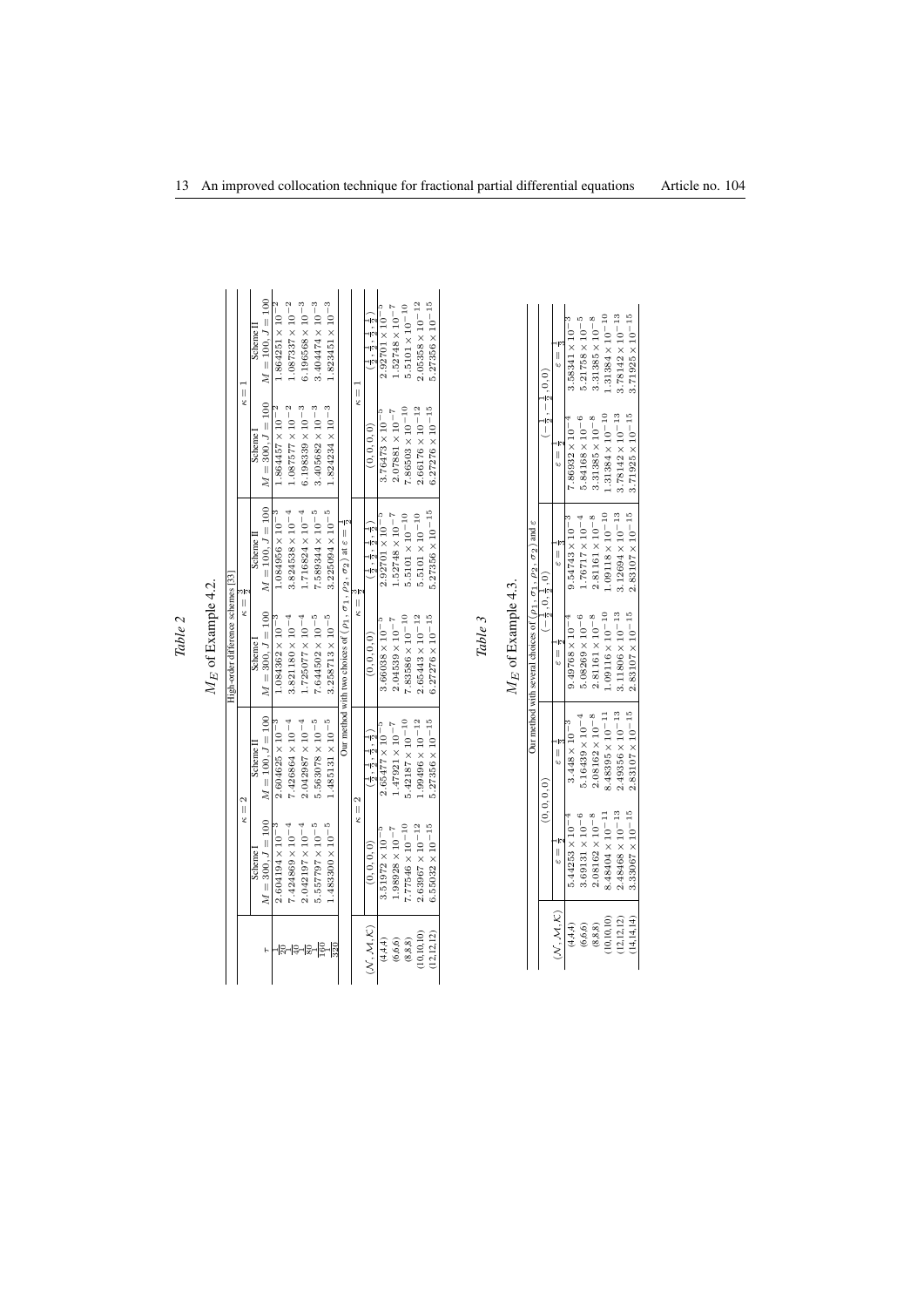### 4.3. EXAMPLE 3

<span id="page-13-0"></span>Finally, we test the DOFPDE:

$$
D_t^{\mathcal{W}} u(x,t) = \frac{\partial^2 u(x,t)}{\partial x^2} + \mathcal{H}(x,t), 0 \le x \le \pi, 0 \le t \le 0.5,
$$
  
\n
$$
u(0,t) = u(\pi,t) = u(x,0) = 0, 0 \le x \le \pi, 0 \le t \le 1,
$$
\n(32)

where

$$
\mathcal{W}(\mu) = \Gamma(5 - \mu),
$$

$$
\mathcal{H}(x,t) = \frac{6t^3 \ln(t)(4\ln(t)-1) + t^2 (6\ln^2(t)-8\ln(t)+4) - 2t(\ln(t)(6\ln(t)-5)+2)}{\ln^3(t)}
$$

 $+(\cos(x)(t^3+t^2+5)).$ Its exact solution is

$$
u(x,t) = (t^3 + t^2 + 5)\cos(x).
$$

Based on the *M<sup>E</sup>* acquired by our method, we have summarized some numerical results in Table 3. The results reveal the effectiveness, appropriateness, and high accuracy of our method. Also, we can observe that our numerical solutions coincide closely with the exact ones, see Fig. 4. Moreover, we sketched in Fig. 5 the logarithmic graphs of  $M_E$  (i.e.,  $log_{10}M_E$ ) obtained by the present method with different values of  $(\mathcal{N} = \mathcal{M} = \mathcal{K} = 2, 4, 6, \cdots, 14)$  $(\mathcal{N} = \mathcal{M} = \mathcal{K} = 2, 4, 6, \cdots, 14)$  $(\mathcal{N} = \mathcal{M} = \mathcal{K} = 2, 4, 6, \cdots, 14)$  at the following three cases:

- 1. Case I:  $(\rho_1, \sigma_1, \rho_2, \sigma_2, \varepsilon) = (0, 0, 0, 0, \frac{1}{3})$  $(\rho_1, \sigma_1, \rho_2, \sigma_2, \varepsilon) = (0, 0, 0, 0, \frac{1}{3})$  $(\rho_1, \sigma_1, \rho_2, \sigma_2, \varepsilon) = (0, 0, 0, 0, \frac{1}{3})$  $\frac{1}{3}$ ),
- 2. Case II:  $(\rho_1, \sigma_1, \rho_2, \sigma_2, \varepsilon) = (-\frac{1}{2})$  $\frac{1}{2}, 0, \frac{1}{2}$  $\frac{1}{2}, 0, \frac{1}{3}$  $\frac{1}{3}$ ),
- 3. Case III:  $(\rho_1, \sigma_1, \rho_2, \sigma_2, \varepsilon) = (-\frac{1}{2})$  $\frac{1}{2}, -\frac{1}{2}$  $\frac{1}{2}, 0, 0, \frac{1}{3}$  $\frac{1}{3}$ .

#### 5. CONCLUSION

We have presented a collocation technique for solving the aforesaid problem with fractional Jacobi polynomials. The algorithm is efficient, applicable to various operators, and can readily be extended to multi-dimensions. By employing fractional Jacobi polynomials for both temporal and spatial variables, the schemes are treating with the fractional differential operator of distributed order. All numerical computations were fulfilled in reasonable accuracy and with relatively small number of degrees of freedom. We can indicate that our numerical method can also accommodate other methods. For example, the spectral tau approach for non-smooth temporal solution may be fallen apart. Employing fractional-order Jacobi functions instead of the classical Jacobi functions stopped this deterioration.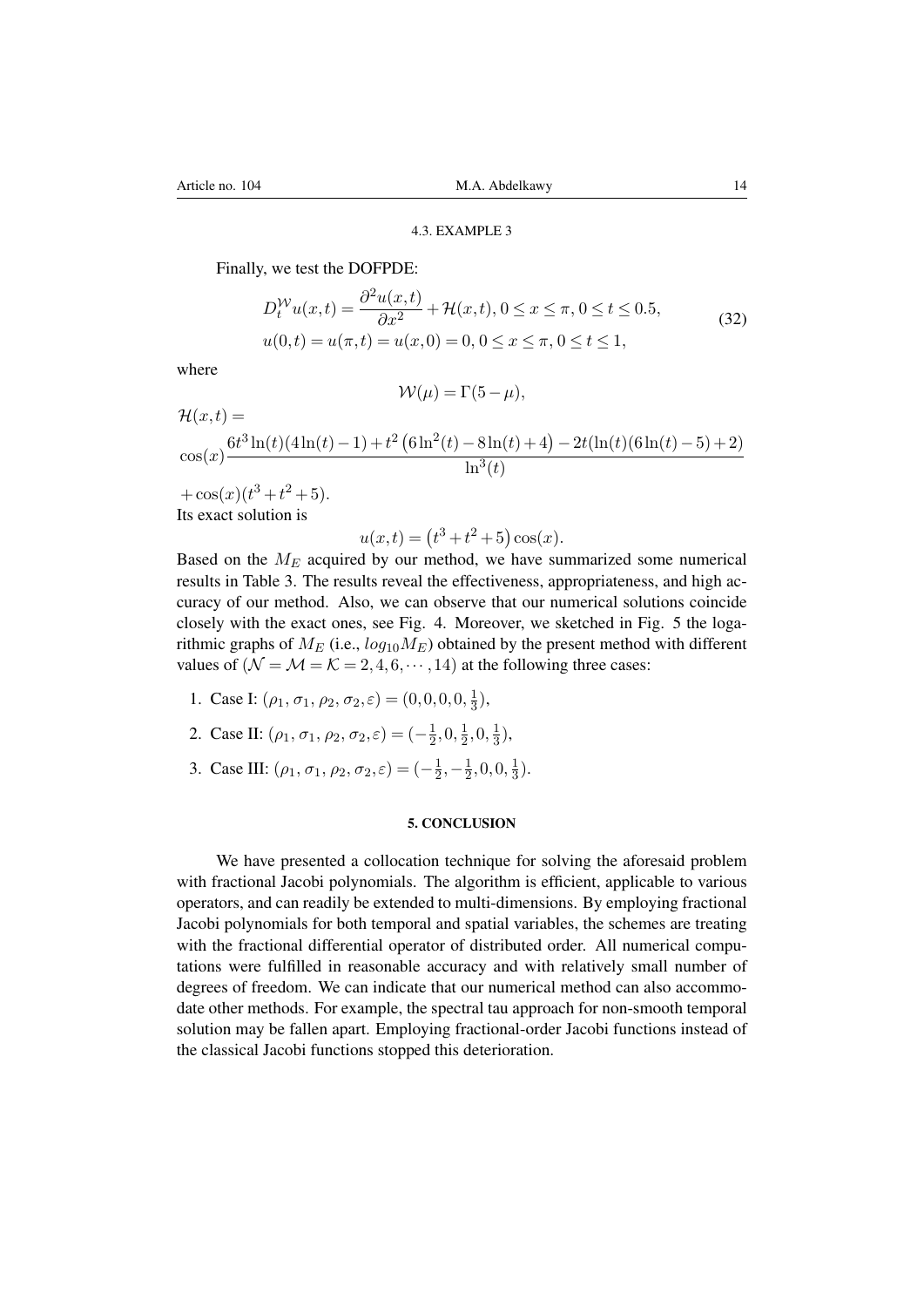### **REFERENCES**

- <span id="page-14-0"></span>1. E. Hanert, *On the numerical solution of space-time fractional diffusion models*, Comput. & Fluids 46, 33 (2011).
- <span id="page-14-1"></span>2. X. Li and C. Xu, *Existence and uniqueness of the weak solution of the space-time fractional diffusion equation and a spectral method approximation*, Commun. Comput. Phys. 8, 1016 (2010).
- <span id="page-14-2"></span>3. Y. Qiu, B. A. Malomed, D. Mihalache, X. Zhu, J. Peng, and Y. He, *Generation of multivortex ring beams by inhomogeneous effective diffusion*, Chaos, Solitons & Fractals 117, 30 (2018).
- 4. H. Li, S. Lai, Y. Qui, X. Zhu, J. Xie, D. Mihalache, and Y. He, *Stable dissipative optical vortex clusters by inhomogeneous effective diffusion*, Optics Express 25, 27948 (2017).
- 5. M. Mihailescu and R. A. Gabor, *Diffusion coefficient of Potassium Dihydrogen Phosphate using holographic interferometry*, Rom. J. Phys. 56, 399 (2011).
- <span id="page-14-3"></span>6. C. Bucur, M. Olteanu, and M. Pavelescu, *Radionuclide diffusion in geological media*, Rom. J. Phys. 51, 469 (2006).
- <span id="page-14-4"></span>7. A. V. Chechkin, R. Goreno, and I. M. Sokolov, *Retarding subdiffusion and accelerating superdiffusion governed by distributed-order fractional diffusion equations*, Phys. Rev. E 66, 046129 (2002).
- 8. I. Podlubny, *Fractional Differential Equations*, Academic Press, New York, 1999.
- 9. Z. Tomovski and T. Sandev, *Exact solutions for fractional diffusion equation in a bounded domain with different boundary conditions*, Nonl. Dyn. 71, 671 (2013).
- 10. A. H. Bhrawy, M. A. Abdelkawy, A. A. Alzahrani, D. Baleanu, and E. O. Alzahrani, *A Chebyshev-Laguerre-Gauss-Radau collocation scheme for solving a time fractional sub-diffusion equation on a semi-infinite domain*, Proc. Romanian Acad. A 16, 490–498 (2015).
- 11. A. H. Bhrawy, M. A. Zaky, D. Baleanu, and M. A. Abdelkawy, *A novel spectral approximation for the two-dimensional fractional sub-diffusion problems*, Rom. J. Phys. 60, 344–359 (2015).
- 12. K. B. Oldhan, J. Spainer, *The Fractional Calculus*, Academic Press, New York, 1974.
- <span id="page-14-5"></span>13. R. Gorenflo, Y. Luchko, and M. Stojanovic, *Fundamental solution of a distributed order timefractional diffusion-wave equation as probability density*, Fract. Calc. Appl. Anal. 16, 297–316 (2013).
- 14. F. Mainardi, G. Pagnini, A. Mura, and R. Gorenflo, *Time-fractional diffusion of distributed order*, J. Vib. Control 14, 1267–1290 (2008).
- <span id="page-14-6"></span>15. F. Mainardi, A. Mura, R. Gorenflo, and M. Stojanovic, *The two forms of fractional relaxation of distributed order*, J. Vib. Control. 13, 1249–1268 (2007).
- <span id="page-14-7"></span>16. D. Baleanu, A. Jajarmi, and J. H. Asad, *Classical and fractional aspects of two coupled pendulums*, Rom. Rep. Phys. 71, 103 (2019).
- 17. P. Li, J. Li, B. Han, H. Ma, and D. Mihalache, *PT-symmetric optical modes and spontaneous symmetry breaking in the space-fractional Schrödinger equation*, Rom. Rep. Phys. 71, 106 (2019).
- 18. M. Alquran, I. Jaradat, D. Baleanu, and M. Syam, *The Duffing model endowed with fractional time derivative and multiple pantograph time delays*, Rom. J. Phys. 64, 107 (2019).
- <span id="page-14-8"></span>19. M. Alquran, I. Jaradat, D. Baleanu, and R. Abdel-Muhsen, *An analytical study of (2+1) dimensional physical models embedded entirely in fractal space*, Rom. J. Phys. 64, 103 (2019).
- <span id="page-14-9"></span>20. M. A. Abdelkawy, M. A. Zaky, A. H. Bhrawy, and D. Baleanu, *Numerical simulation of time variable fractional order mobile-immobile advection-dispersion model*, Rom. Rep. Phys. 67, 773–791 (2015).
- 21. E. H. Doha, *On the construction of recurrence relations for the expansion and connection coefficients in series of Jacobi polynomials*, J. Phys. A Math. Gen. 37, 657–675 (2004).
- <span id="page-14-10"></span>22. A. A. El-Kalaawy, E. H. Doha, S. S. Ezz-Eldien, M. A. Abdelkawy, R. M. Hafez, A. Z. M. Amin,